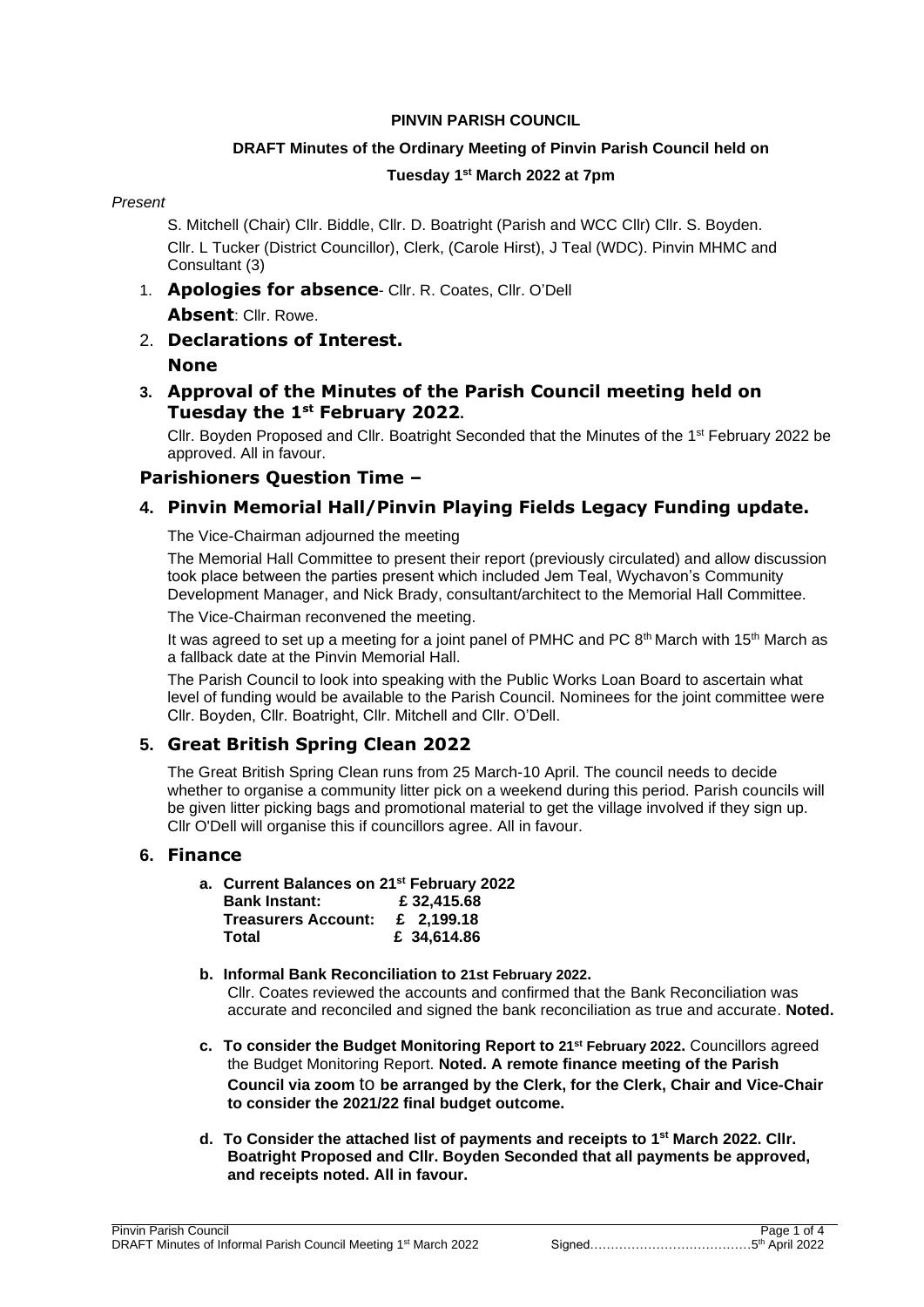#### **PAYMENTS at March 1st 2022**

| Carl Brassington Feb Lengthsman<br>C Hirst Expenses from 1st Feb to 1st March<br>22 | £65.40  |
|-------------------------------------------------------------------------------------|---------|
|                                                                                     |         |
|                                                                                     |         |
|                                                                                     | £120.00 |
| <b>Grassmatts Ltd</b>                                                               | £345.38 |
| Walcot Organic Nursery Ltd                                                          | £605.00 |
| T Odell reimburse - tree guards and canes                                           | £355.22 |
| HMRC to 5 March 22                                                                  | £ 98.80 |
| Carole Hirst salary to 5 March 22                                                   | £396.11 |

| <b>Receipts to March 1st 2022</b>    |            |
|--------------------------------------|------------|
| <b>WDC Community Orchard Funding</b> | £3,359.50  |
| WCC Lengthsman repayment Dec         | 90.00<br>£ |
| WCC - Grant                          | £160.00    |
| <b>TOTAL</b>                         | £3,609.50  |

**e. To consider Tendering of the Grounds Maintenance Contract.** Cllr. Boatright Proposed and Cllr. Biddle Seconded that the Grounds Maintenance contract with New Farm Grounds Maintenance be extended for a further year and a re-tender exercise be undertaken in September 2022. All in favour.

## **7. Planning**

• **W/22/00203/FUL-** The Old Piggeries, Upton Snodsbury Road, Pinvin, WR10 2LB- Siting of static caravan for use as day room for personnel caring for horses- CONSULTATION to 18th March 2022. **The Parish Council agreed to prepare a response for submission to the planning portal to object to the application. Cllr. Mitchell to prepare a response.**

#### **8. Community Projects.**

#### **Community Orchard**

At the time of the parish council meeting all the fruit trees will have been planted. There has been an increasing number of residents turning up to help out on the Sunday afternoons we have met. The working party will continue to meet every Sunday during March/April to plant the 480 hedging plants around the perimeter of the orchard.

#### **Queens Platinum Jubilee**

The village hall committee has not replied as yet with a suggested date for a meeting. Cllr O'Dell will organise a date and email interested parties after 5 March. Cllr O'Dell wrote to the headmistress of St Nicholas school to ask if they would be interested in being involved but has not had a reply.

Flyers need to be delivered to residents and the event made public as soon as possible.

#### **Park That Bike**

The stands will be installed on Saturday 5 March.

#### **Pinvin Youth Club**

The youth manager, Bradley Edmunds, from the Riverside Centre, is running 3 youth club sessions at the village hall on 14 April, 28 April and 12 May. He will start to publicise this imminently. Depending on numbers, etc, he will run the youth club every other week going forward. Councillors need to promote this in the village to encourage people to attend once times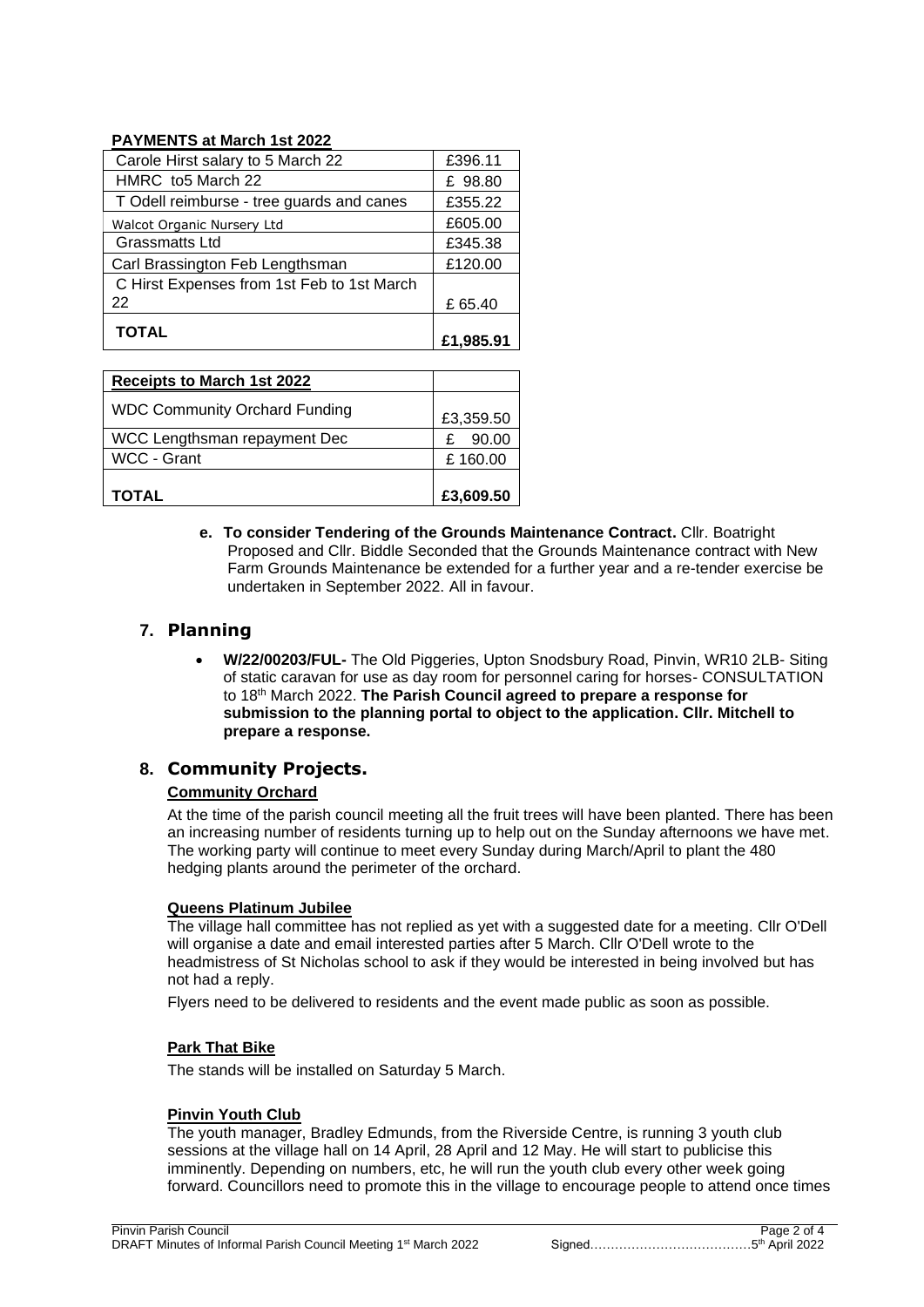and ages have been confirmed by Bradley. Ideas for publicity welcome. Cllr Boatright said that he would fund the hall hire charge through his community grant. The Parish Council recognise that the funding for youth workers and staffing etc will need to be approved for continuation after the trial period.

#### **9. Vehicle speed issues and increasing number of HGV's. Report from Cllr. O'Dell.**

The permit has been received from WCC Highways for the new VAS at Spion Kop. The VAS has been purchased and the council is waiting on the pole installation. Cllr. Mitchell to discuss with Cllr. O'Dell.

### **10. Street Lighting**

The council is waiting to hear from Western Power concerning the disconnection of the power supply to the streetlight on Terrace Road before the work by Prysmian can take place. Western Power have to provide a quote for power disconnection. The Parish Council has to agree the finance before the Terrace Road streetlight can be disconnected and removed. This will be chased up if we have not heard in the next couple of weeks.

#### **11. Pinvin Playing Fields.**

A decision needs to be made concerning future use of the fields by the rugby club. Pershore Rugby Club have terminated the contract from 1st March.

### **12. Lengthsman update. (Cllr. Mitchell)**

There have been a number of incidents of posts and bollards being hit and demolished around the Pinvin Crossroads. They are being attended to.

Although I was not here, I have heard of few effects on our streets of the storms in February.

#### 13. **Correspondence.**

**25/2/22- As-One Community Project- Circulated and noted.**

## **14. Allotment update. (Cllr. Coates)**

One allotment holder reported a shed blown onto their plot. Another allotment holder relinquished their plot and asked for their deposit back.

Cllr. Coates has moved a shed off an allotment blown from another in the gales.

An allotment holder has requested a refund of their deposit and key because the allotment is allocated is water-logged.

Cllr. Coates thinks there may be a couple of allotments there which are drier. Cllr Coates has offered the allotment holder a drier allotment and is just trying to see if that is agreeable or not. The Parish Council agreed that it would be OK to refund the deposit and allotment key money if key is returned, if the alternative plot is not acceptable.

The PC have another request for an allotment.

Cllr. Coates asked if the Parish Council could use the area between allotments and new orchard for allotments? Cllr. Biddle reported that the land floods.

#### **15. Mushroom Farm Planning update by Cllr. Mitchell.**

Following the new documents submitted by Walsh's we and 27 residents have objected to the new drainage plans. There is currently holding responses from the Drainage Engineers and from Highways with an indication that there is some sort of deadline of 8 March. Whilst they have missed the 3 March Planning Committee could they be trying to go to Committee on 31 March?